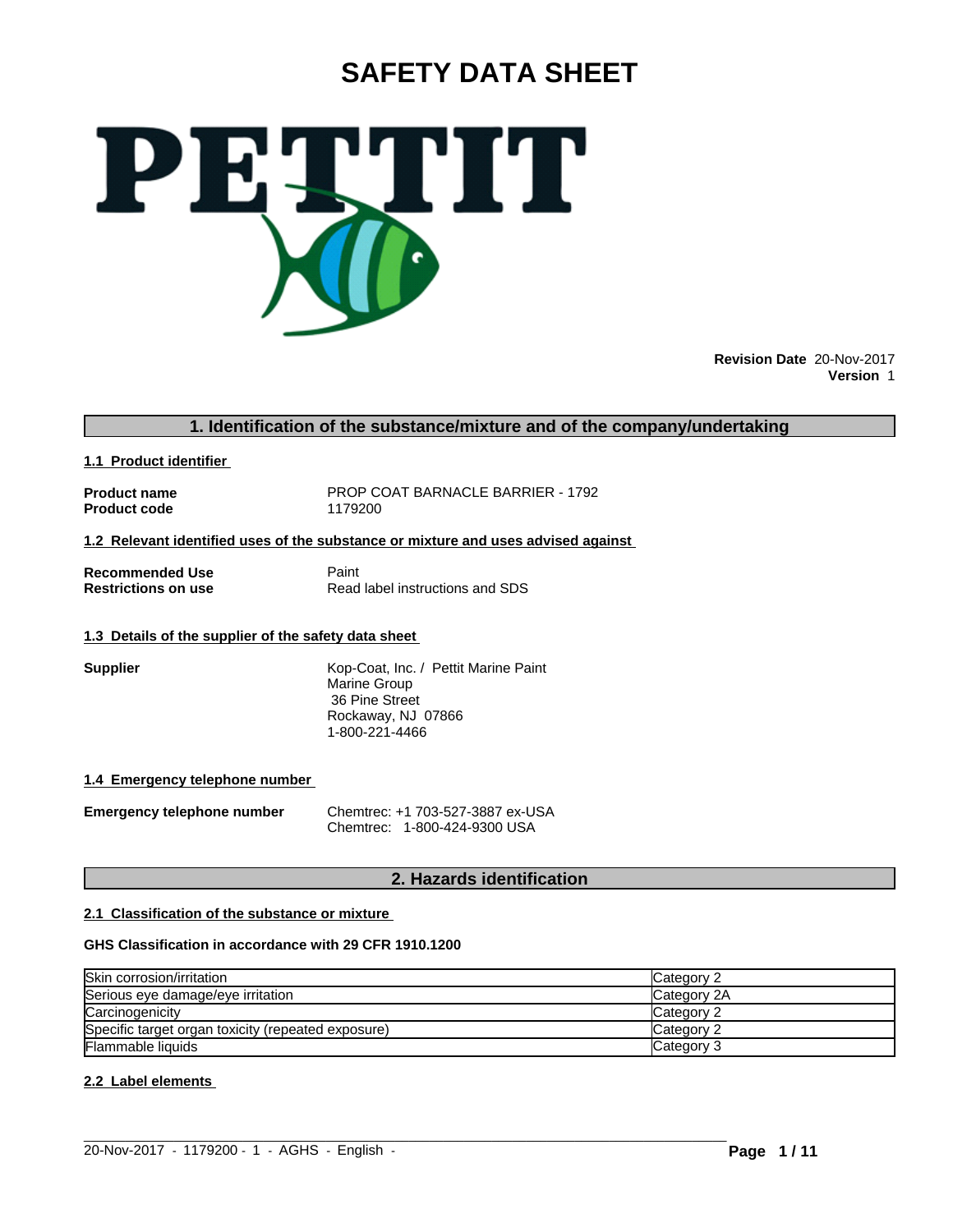#### **Signal Word** Warning

# **Hazard Statements**

Causes skin irritation Causes serious eye irritation Suspected of causing cancer May cause damage to organs through prolonged or repeated exposure Flammable liquid and vapor



# **Precautionary Statements - Prevention**

Obtain special instructions before use Do not handle until all safety precautions have been read and understood Wear protective gloves/protective clothing/eye protection/face protection Wash face, hands and any exposed skin thoroughly after handling Do not breathe dust/fume/gas/mist/vapors/spray Keep away from heat/sparks/open flames/hot surfaces. - No smoking Keep container tightly closed Ground/Bond container and receiving equipment Use explosion-proof electrical/ventilating/lighting/equipment Use only non-sparking tools Take precautionary measures against static discharge

#### **Precautionary Statements - Response**

If exposed or concerned: Get medical advice/attention IF IN EYES: Rinse cautiously with water for several minutes. Remove contact lenses, if present and easy to do. Continue rinsing If eye irritation persists: Get medical advice/attention If skin irritation occurs: Get medical advice/attention IF ON SKIN (or hair): Take off immediately all contaminated clothing. Rinse skin with water/ shower Wash contaminated clothing before reuse In case of fire: Use CO2, dry chemical, or foam to extinguish

 $\overline{\phantom{a}}$  ,  $\overline{\phantom{a}}$  ,  $\overline{\phantom{a}}$  ,  $\overline{\phantom{a}}$  ,  $\overline{\phantom{a}}$  ,  $\overline{\phantom{a}}$  ,  $\overline{\phantom{a}}$  ,  $\overline{\phantom{a}}$  ,  $\overline{\phantom{a}}$  ,  $\overline{\phantom{a}}$  ,  $\overline{\phantom{a}}$  ,  $\overline{\phantom{a}}$  ,  $\overline{\phantom{a}}$  ,  $\overline{\phantom{a}}$  ,  $\overline{\phantom{a}}$  ,  $\overline{\phantom{a}}$ 

#### **Precautionary Statements - Storage**

Store locked up Store in a well-ventilated place. Keep cool

#### **Precautionary Statements - Disposal**

Dispose of contents/container to an approved waste disposal plant

# **2.3. Other Hazards Hazards not otherwise classified (HNOC)**

Not Applicable

#### **2.4 Other information**

Not Applicable

**Unknown Acute Toxicity**  $\leq 1\%$  of the mixture consists of ingredient(s) of unknown toxicity

# **3. Composition/Information on Ingredients**

 $\_$  ,  $\_$  ,  $\_$  ,  $\_$  ,  $\_$  ,  $\_$  ,  $\_$  ,  $\_$  ,  $\_$  ,  $\_$  ,  $\_$  ,  $\_$  ,  $\_$  ,  $\_$  ,  $\_$  ,  $\_$  ,  $\_$  ,  $\_$  ,  $\_$  ,  $\_$  ,  $\_$  ,  $\_$  ,  $\_$  ,  $\_$  ,  $\_$  ,  $\_$  ,  $\_$  ,  $\_$  ,  $\_$  ,  $\_$  ,  $\_$  ,  $\_$  ,  $\_$  ,  $\_$  ,  $\_$  ,  $\_$  ,  $\_$  ,

**Substance**  Not applicable **Mixture**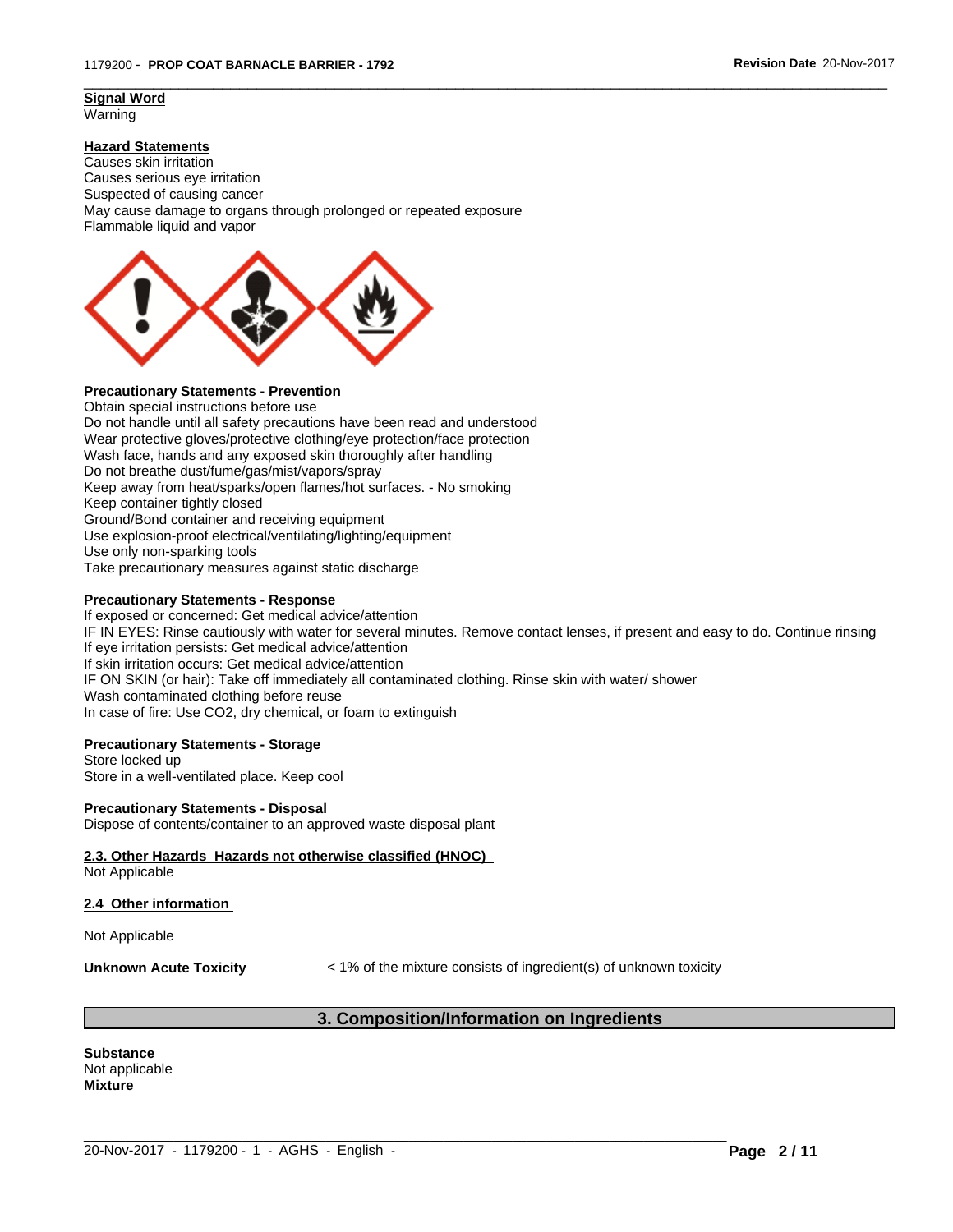| <b>Chemical Name</b>  | CAS No.                                                                                 | Weight-% |
|-----------------------|-----------------------------------------------------------------------------------------|----------|
| Xvlene                | 1330-20-7                                                                               | $5 - 10$ |
| Heavy aromatic naptha | 64742-94-5                                                                              | - 5      |
| ALIPHATIC NAPHTHA     | 64742-89-8                                                                              | - 5      |
| Zinc oxide            | 1314-13-2                                                                               | - 5      |
| Ethylbenzene          | $100 - 41 - 4$                                                                          | - 5      |
| Naphthalene           | $91 - 20 - 3$                                                                           |          |
|                       | The exact perceptage (concentration) of composition has been withhold as a trade coaret |          |

 $\overline{\phantom{a}}$  ,  $\overline{\phantom{a}}$  ,  $\overline{\phantom{a}}$  ,  $\overline{\phantom{a}}$  ,  $\overline{\phantom{a}}$  ,  $\overline{\phantom{a}}$  ,  $\overline{\phantom{a}}$  ,  $\overline{\phantom{a}}$  ,  $\overline{\phantom{a}}$  ,  $\overline{\phantom{a}}$  ,  $\overline{\phantom{a}}$  ,  $\overline{\phantom{a}}$  ,  $\overline{\phantom{a}}$  ,  $\overline{\phantom{a}}$  ,  $\overline{\phantom{a}}$  ,  $\overline{\phantom{a}}$ 

The exact percentage (concentration) of composition has been withheld as a trade secret.

#### **4. First aid measures**

#### **4.1 Description of first-aid measures**

| <b>General advice</b>                                           | For further assistance, contact your local Poison Control Center.                                                                                                                                                                                                                          |
|-----------------------------------------------------------------|--------------------------------------------------------------------------------------------------------------------------------------------------------------------------------------------------------------------------------------------------------------------------------------------|
| Eye contact                                                     | Immediately flush with plenty of water. After initial flushing, remove any contact lenses and<br>continue flushing for at least 15 minutes. Tilt the head to prevent chemical from transferring<br>to the uncontaminated eye. Call a poison control center or doctor for treatment advice. |
| <b>Skin contact</b>                                             | Wash off immediately with plenty of water for at least 15 minutes. Remove contaminated<br>clothing and shoes. Wash contaminated clothing before reuse. Call a poison control center<br>or doctor for treatment advice.                                                                     |
| <b>Inhalation</b>                                               | Move victim to fresh air. If not breathing, give artificial respiration. If breathing is difficult,<br>give oxygen. Call a poison control center or doctor for treatment advice.                                                                                                           |
| Ingestion                                                       | Rinse mouth. Do NOT induce vomiting. Call a physician or poison control center<br>immediately. If a person vomits when lying on his back, place him in the recovery position.                                                                                                              |
| 4.2 Most important symptoms and effects, both acute and delayed |                                                                                                                                                                                                                                                                                            |
| <b>Symptoms</b>                                                 | See Section 2.2, Label Elements and/or Section 11, Toxicological effects.                                                                                                                                                                                                                  |
|                                                                 | 4.3 Indication of any immediate medical attention and special treatment needed                                                                                                                                                                                                             |
| Notes to physician                                              | There is no specific antidote for effects from overexposure to this material. Treat<br>symptomatically.                                                                                                                                                                                    |

# **5. Fire-Fighting Measures**

# **5.1 Extinguishing media**

#### **Suitable extinguishing media**

Foam. Carbon dioxide (CO 2). Dry chemical. Water spray or fog. Water may be used to cool and prevent the rupture of containers that are exposed to the heat from a fire.

**Unsuitable Extinguishing Media** Water may be unsuitable for extinguishing fires.

#### **5.2 Special hazards arising from the substance or mixture**

#### **Special Hazard**

Most vapors are heavier than air. They will spread along ground and collect in low or confined areas (sewers, basements, tanks). Vapors may travel to areas away from work site before igniting/flashing back to vapor source. Thermal decomposition can lead to release of irritating gases and vapors.

**Hazardous Combustion Products** Possible formation of carbon oxides, nitrogen oxides, and hazardous organic compounds.

 $\_$  ,  $\_$  ,  $\_$  ,  $\_$  ,  $\_$  ,  $\_$  ,  $\_$  ,  $\_$  ,  $\_$  ,  $\_$  ,  $\_$  ,  $\_$  ,  $\_$  ,  $\_$  ,  $\_$  ,  $\_$  ,  $\_$  ,  $\_$  ,  $\_$  ,  $\_$  ,  $\_$  ,  $\_$  ,  $\_$  ,  $\_$  ,  $\_$  ,  $\_$  ,  $\_$  ,  $\_$  ,  $\_$  ,  $\_$  ,  $\_$  ,  $\_$  ,  $\_$  ,  $\_$  ,  $\_$  ,  $\_$  ,  $\_$  ,

#### **Explosion Data**

**Sensitivity to Mechanical Impact** Not sensitive. **Sensitivity to Static Discharge** Yes.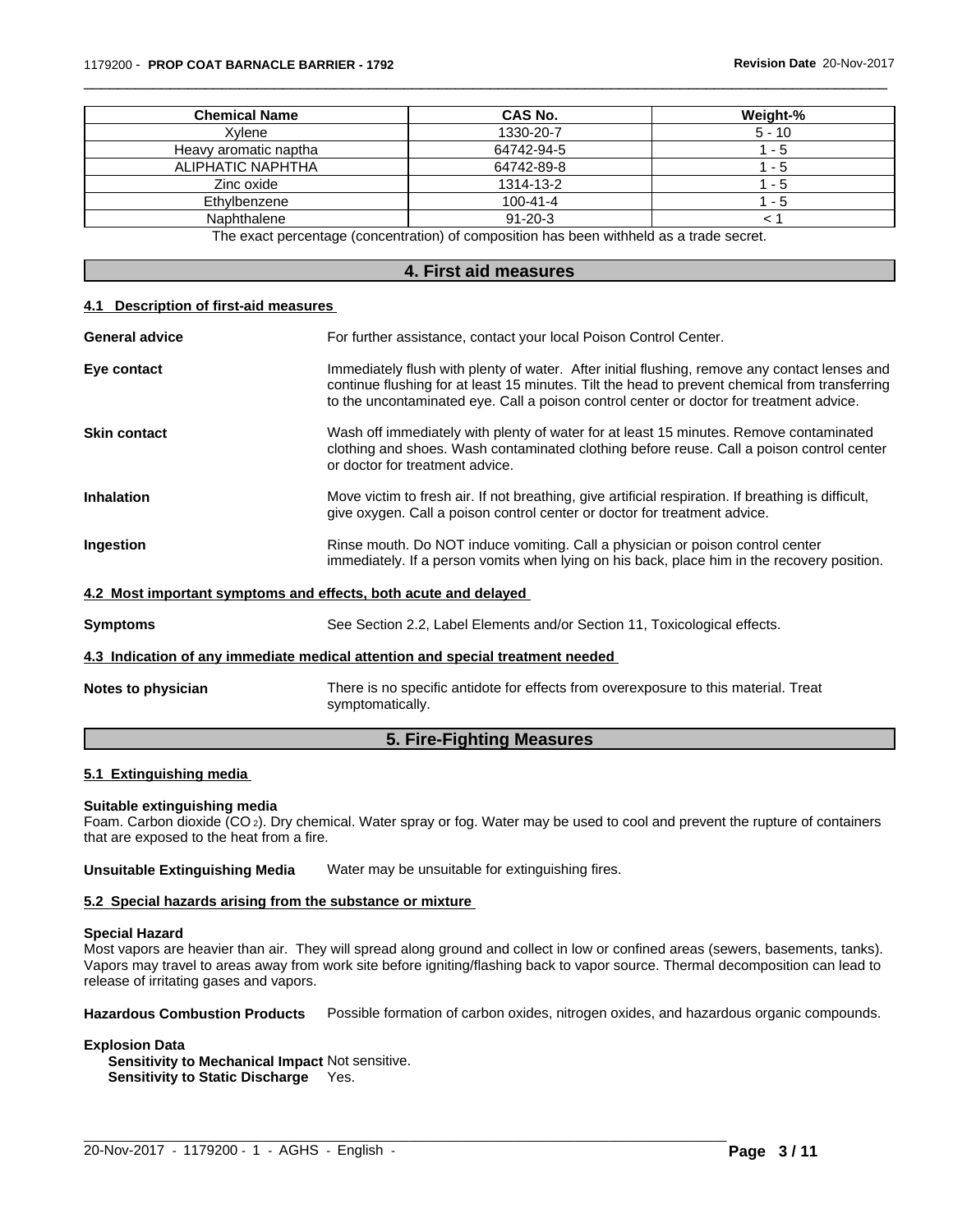#### **5.3 Advice for firefighters**

Evacuate personnel to safe areas. Move non-burning material, as feasible, to a safe location as soon as possible. As in any fire, wear self-contained breathing apparatus pressure-demand, MSHA/NIOSH (approved or equivalent) and full protective gear. Cool containers with flooding quantities of water until well after fire is out. Thoroughly decontaminate all protective equipment after use. DO NOT extinguish a fire resulting from the flow of flammable liquid until the flow of the liquid is effectively shut off. This precaution will help prevent the accumulation of an explosive vapor-air mixture after the initial fire is extinguished.

 $\overline{\phantom{a}}$  ,  $\overline{\phantom{a}}$  ,  $\overline{\phantom{a}}$  ,  $\overline{\phantom{a}}$  ,  $\overline{\phantom{a}}$  ,  $\overline{\phantom{a}}$  ,  $\overline{\phantom{a}}$  ,  $\overline{\phantom{a}}$  ,  $\overline{\phantom{a}}$  ,  $\overline{\phantom{a}}$  ,  $\overline{\phantom{a}}$  ,  $\overline{\phantom{a}}$  ,  $\overline{\phantom{a}}$  ,  $\overline{\phantom{a}}$  ,  $\overline{\phantom{a}}$  ,  $\overline{\phantom{a}}$ 

# **6. Accidental Release Measures**

#### **6.1 Personal precautions, protective equipment and emergency procedures**

Avoid contact with skin, eyes and clothing. Ensure adequate ventilation. ELIMINATE all ignition sources (no smoking, flares, sparks or flames in immediate area). Stop leak if you can do it without risk. Refer to protective measures listed in sections 7 and 8. Avoid exceeding of the given occupational exposure limits (see section 8). Personal protection needs must be evaluated based on information provided on this sheet and the special circumstances created by the spill including; the material spilled, the quantity of the spill, the area in which the spill occurred, and the training and the expertise of employees in the area responding to the spill.

#### **6.2 Environmental precautions**

Prevent product from entering drains. Prevent entry into waterways, sewers, basements or confined areas.

#### **6.3 Methods and materials for containment and cleaning up**

| <b>Methods for Containment</b> | Dike far ahead of liquid spill for later disposal. Absorb with earth, sand or other<br>non-combustible material and transfer to containers for later disposal. Prevent further<br>leakage or spillage if safe to do so.                                                                           |
|--------------------------------|---------------------------------------------------------------------------------------------------------------------------------------------------------------------------------------------------------------------------------------------------------------------------------------------------|
| Methods for cleaning up        | Use a non-combustible material like vermiculite, sand or earth to soak up the product and<br>place into a container for later disposal. Ground and bond containers when transferring<br>material. Take precautionary measures against static discharges. Use non-sparking tools<br>and equipment. |

# **7. Handling and storage**

#### **7.1 Precautions for safe handling**

|                                                                  | 8. Exposure controls/personal protection                                                                                                                                                                                                                                                                                                                                                                                                                                                                                                                                                                                                                                         |
|------------------------------------------------------------------|----------------------------------------------------------------------------------------------------------------------------------------------------------------------------------------------------------------------------------------------------------------------------------------------------------------------------------------------------------------------------------------------------------------------------------------------------------------------------------------------------------------------------------------------------------------------------------------------------------------------------------------------------------------------------------|
| <b>Materials to Avoid</b>                                        | No materials to be especially mentioned.                                                                                                                                                                                                                                                                                                                                                                                                                                                                                                                                                                                                                                         |
| <b>Storage Conditions</b>                                        | Keep container tightly closed in a dry and well-ventilated place. Keep away from heat, hot<br>surfaces, sparks, open flames and other ignition sources. No smoking. Keep in properly<br>labeled containers. Keep away from food, drink and animal feedingstuffs. Store in<br>accordance with local regulations.                                                                                                                                                                                                                                                                                                                                                                  |
| 7.2 Conditions for safe storage, including any incompatibilities |                                                                                                                                                                                                                                                                                                                                                                                                                                                                                                                                                                                                                                                                                  |
| <b>Hygiene measures</b>                                          | Avoid contact with skin, eyes and clothing. Remove and wash contaminated clothing before<br>re-use. Do not eat, drink or smoke when using this product. Wash hands before breaks and<br>immediately after handling the product.                                                                                                                                                                                                                                                                                                                                                                                                                                                  |
| Advice on safe handling                                          | Ensure adequate ventilation. Ground and bond containers when transferring material.<br>Handle in accordance with good industrial hygiene and safety practice. Avoid contact with<br>skin, eyes and clothing. Keep away from open flames, hot surfaces and sources of ignition.<br>Take precautionary measures against static discharges. Do not eat, drink or smoke when<br>using this product. Use according to package label instructions. Empty containers may<br>retain product residue or vapor. Do not pressurize, cut, weld, braze, solder, drill, grind, or<br>expose container to heat, flame, sparks, static electricity, or other sources of ignition. No<br>smoking. |

#### **8.1 Exposure Guidelines**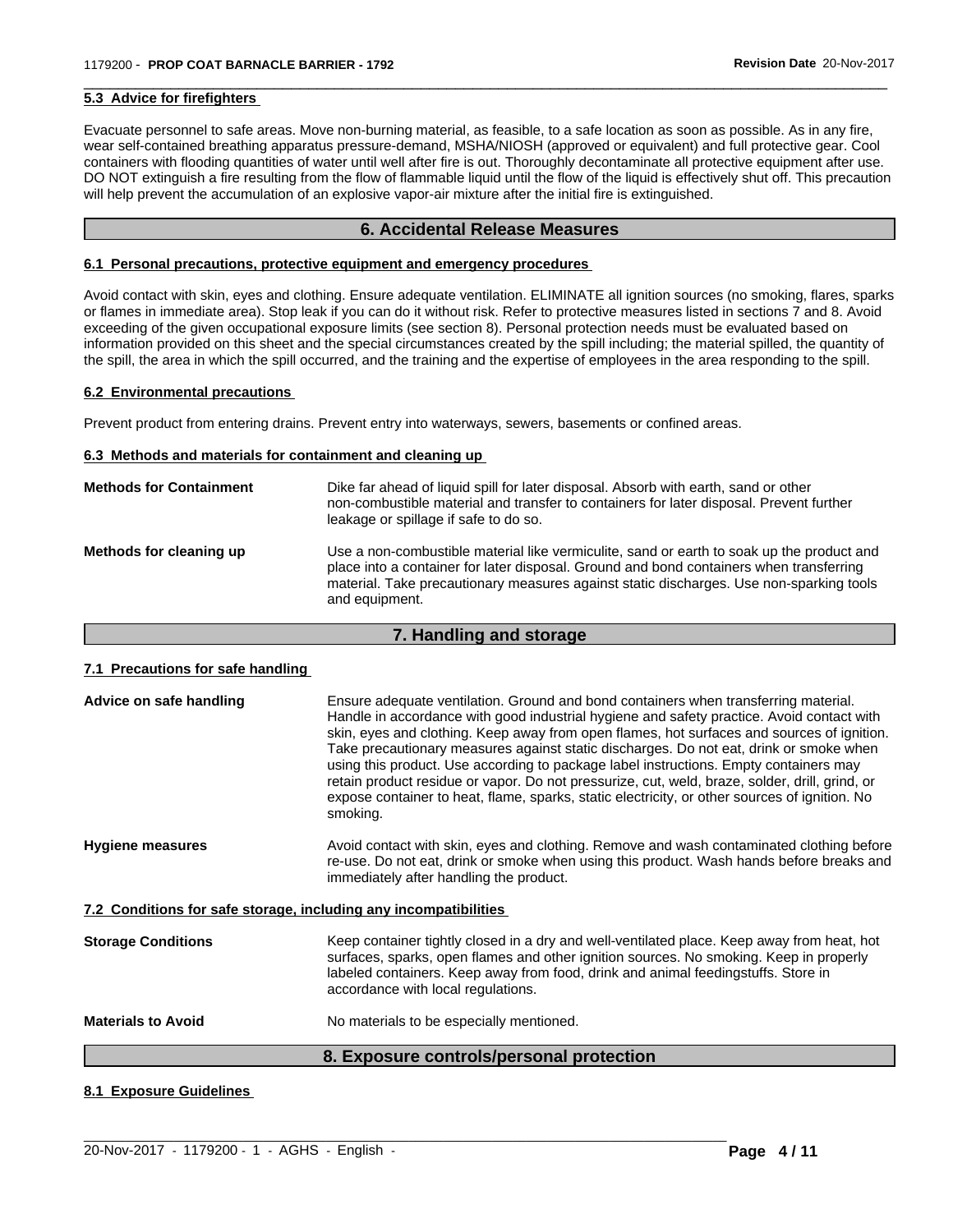| <b>Chemical Name</b> | <b>ACGIH TLV</b>          | <b>OSHA PEL</b>            | <b>British Columbia</b>   | <b>Alberta</b>              | Quebec                      | <b>Ontario TWAEV</b>      |
|----------------------|---------------------------|----------------------------|---------------------------|-----------------------------|-----------------------------|---------------------------|
| Xylene               | STEL: 150 ppm             | TWA: 100 ppm               | TWA: 100 ppm              | <b>TWA: 100 ppm</b>         | TWA: 100 ppm                | TWA: 100 ppm              |
| 1330-20-7            | <b>TWA: 100 ppm</b>       | TWA: 435 mg/m <sup>3</sup> | STEL: 150 ppm             | TWA: 434 mg/m <sup>3</sup>  | TWA: 434 mg/m <sup>3</sup>  | STEL: 150 ppm             |
|                      |                           |                            |                           | STEL: 150 ppm               | STEL: 150 ppm               |                           |
|                      |                           |                            |                           | STEL: 651 mg/m <sup>3</sup> | STEL: 651 mg/m <sup>3</sup> |                           |
| Zinc oxide           | STEL: $10 \text{ mg/m}^3$ | TWA: $5 \text{ mg/m}^3$    | TWA: $2 \text{ mg/m}^3$   | TWA: $2 \text{ mq/m}^3$     | TWA: $10 \text{ mg/m}^3$    | TWA: $2 \text{ mg/m}^3$   |
| 1314-13-2            | respirable fraction       | fume                       | STEL: $10 \text{ mg/m}^3$ | STEL: $10 \text{ mg/m}^3$   | TWA: $5 \text{ mg/m}^3$     | STEL: $10 \text{ mg/m}^3$ |
|                      | TWA: $2 \text{ mg/m}^3$   | TWA: $15 \text{ mg/m}^3$   |                           |                             | STEL: $10 \text{ mg/m}^3$   |                           |
|                      | respirable fraction       | total dust                 |                           |                             |                             |                           |
|                      |                           | TWA: $5 \text{ mg/m}^3$    |                           |                             |                             |                           |
|                      |                           | respirable fraction        |                           |                             |                             |                           |
| Ethylbenzene         | TWA: 20 ppm               | TWA: 100 ppm               | TWA: 20 ppm               | TWA: 100 ppm                | TWA: 100 ppm                | TWA: 20 ppm               |
| 100-41-4             |                           | TWA: 435 mg/m <sup>3</sup> |                           | TWA: $434 \text{ mg/m}^3$   | TWA: 434 mg/m <sup>3</sup>  |                           |
|                      |                           |                            |                           | STEL: 125 ppm               | STEL: 125 ppm               |                           |
|                      |                           |                            |                           | STEL: 543 mg/m <sup>3</sup> | STEL: 543 mg/m <sup>3</sup> |                           |
| Naphthalene          | TWA: 10 ppm               | TWA: 10 ppm                | TWA: 10 ppm               | TWA: 10 ppm                 | TWA: 10 ppm                 | TWA: 10 ppm               |
| $91 - 20 - 3$        | $S^*$                     | TWA: $50 \text{ mg/m}^3$   | STEL: 15 ppm              | TWA: $52 \text{ mg/m}^3$    | TWA: $52 \text{ mg/m}^3$    | STEL: 15 ppm              |
|                      |                           |                            | Skin                      | STEL: 15 ppm                | STEL: 15 ppm                | <b>Skin</b>               |
|                      |                           |                            |                           | STEL: 79 $mg/m3$            | STEL: 79 mg/m <sup>3</sup>  |                           |
|                      |                           |                            |                           | Skin                        |                             |                           |

 $\overline{\phantom{a}}$  ,  $\overline{\phantom{a}}$  ,  $\overline{\phantom{a}}$  ,  $\overline{\phantom{a}}$  ,  $\overline{\phantom{a}}$  ,  $\overline{\phantom{a}}$  ,  $\overline{\phantom{a}}$  ,  $\overline{\phantom{a}}$  ,  $\overline{\phantom{a}}$  ,  $\overline{\phantom{a}}$  ,  $\overline{\phantom{a}}$  ,  $\overline{\phantom{a}}$  ,  $\overline{\phantom{a}}$  ,  $\overline{\phantom{a}}$  ,  $\overline{\phantom{a}}$  ,  $\overline{\phantom{a}}$ 

#### **8.2 Appropriate engineering controls**

**Engineering Measures** Ensure adequate ventilation, especially in confined areas. Where reasonably practicable this should be achieved by the use of local exhaust ventilation and good general extraction. Use adequate ventilation to maintain airborne concentrations at levels below permissible or recommended occupational exposure limits.

# **8.3 Individual protection measures, such as personal protective equipment**

.

| <b>Eye/Face Protection</b>    | Safety glasses with side-shields. If splashes are likely to occur, wear Tightly fitting safety<br>goggles.                                                                                                                                                                                                                                                                                                                                                      |
|-------------------------------|-----------------------------------------------------------------------------------------------------------------------------------------------------------------------------------------------------------------------------------------------------------------------------------------------------------------------------------------------------------------------------------------------------------------------------------------------------------------|
| Skin and body protection      | Solvent-resistant gloves. Nitrile rubber. Neoprene gloves. Impervious butyl rubber gloves.<br>Please observe the instructions regarding permeability and breakthrough time which are<br>provided by the supplier of the gloves. Also take into consideration the specific local<br>conditions under which the product is used, such as the danger of cuts, abrasion. Remove<br>and wash contaminated clothing before re-use. Wear suitable protective clothing. |
| <b>Respiratory protection</b> | If exposure limits are exceeded or irritation is experienced, NIOSH/MSHA approved<br>respiratory protection should be worn. Respiratory protection must be provided in<br>accordance with current local regulations.                                                                                                                                                                                                                                            |
| <b>Hygiene measures</b>       | See section 7 for more information                                                                                                                                                                                                                                                                                                                                                                                                                              |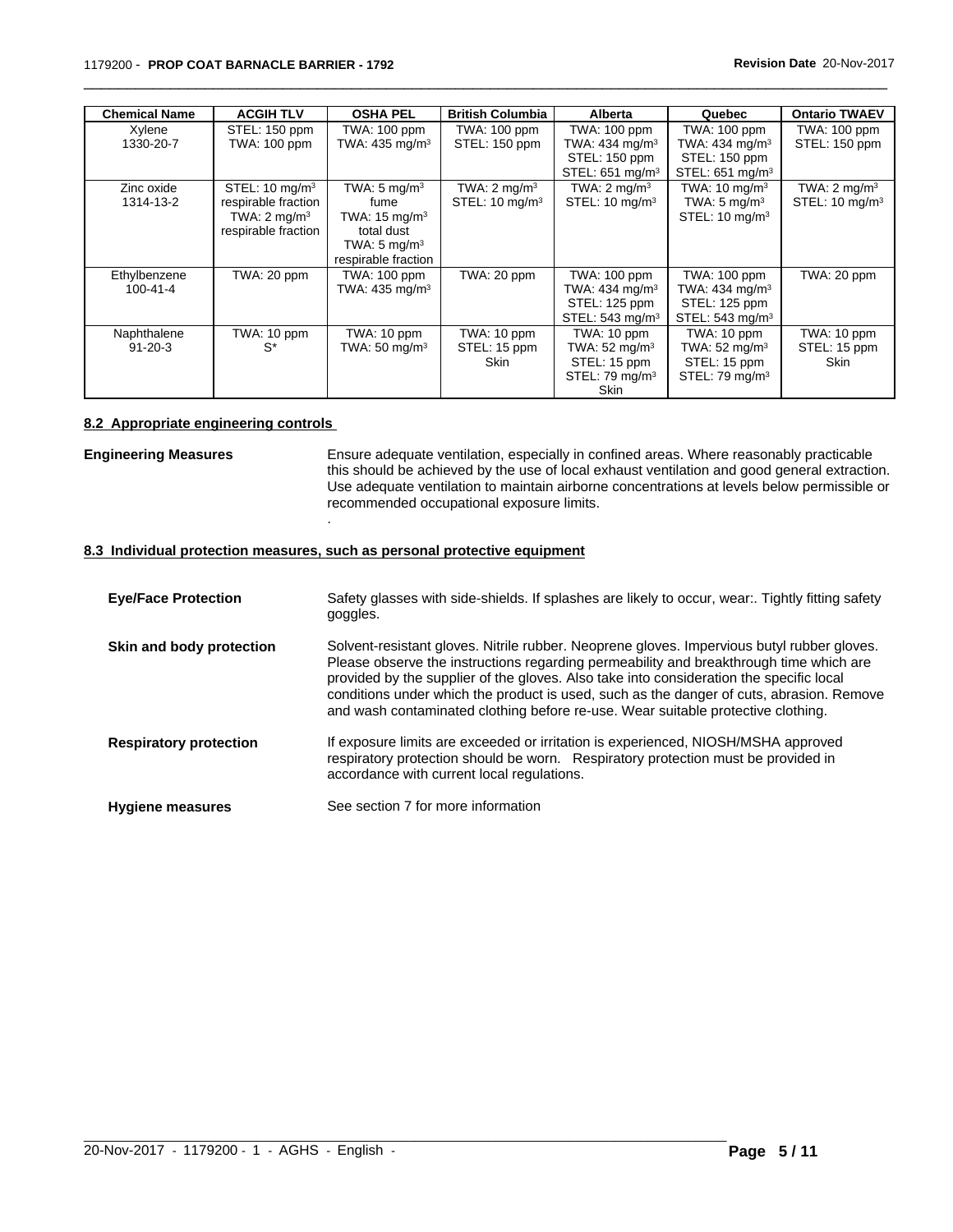| <u>9.1 Information on basic physical and chemical properties</u><br><b>Physical state</b><br>Appearance | Liquid<br>No information available | Color                    | Gray                     |
|---------------------------------------------------------------------------------------------------------|------------------------------------|--------------------------|--------------------------|
|                                                                                                         |                                    |                          |                          |
| Odor                                                                                                    | Hydrocarbon-like                   | <b>Odor Threshold</b>    | No information available |
|                                                                                                         |                                    |                          |                          |
| <b>Property</b>                                                                                         | <b>Values</b>                      | <b>Remarks • Methods</b> |                          |
| рH                                                                                                      |                                    | No information available |                          |
| Melting/freezing point                                                                                  |                                    | No information available |                          |
| <b>Boiling point/boiling range</b>                                                                      | 138 - 142 °C /                     | <b>XYLENES</b>           |                          |
| <b>Flash Point</b>                                                                                      | 29 °C / 84 °F                      |                          |                          |
| <b>Evaporation rate</b>                                                                                 |                                    | No information available |                          |
| Flammability (solid, gas)                                                                               |                                    | No information available |                          |
| <b>Flammability Limits in Air</b>                                                                       |                                    |                          |                          |
| upper flammability limit                                                                                |                                    | No information available |                          |
| lower flammability limit                                                                                |                                    | No information available |                          |
| Vapor pressure                                                                                          |                                    | No information available |                          |
| <b>Vapor density</b>                                                                                    |                                    | No information available |                          |
| <b>Specific Gravity</b>                                                                                 |                                    | No information available |                          |
| <b>Water solubility</b>                                                                                 |                                    | No information available |                          |
| Solubility in other solvents                                                                            |                                    | No information available |                          |
| <b>Partition coefficient</b>                                                                            |                                    | No information available |                          |
| <b>Autoignition temperature</b>                                                                         |                                    | No information available |                          |
| <b>Decomposition temperature</b>                                                                        |                                    | No information available |                          |
| <b>Viscosity, kinematic</b>                                                                             | $> 22$ mm $2/s$                    |                          |                          |
| Viscosity, dynamic                                                                                      |                                    | No information available |                          |
| <b>Explosive properties</b>                                                                             |                                    | No information available |                          |
| <b>Oxidizing Properties</b>                                                                             |                                    | No information available |                          |
|                                                                                                         |                                    |                          |                          |
| 9.2 Other information<br>Volatile organic compounds (VOC) 487 g/L                                       |                                    |                          |                          |
| content                                                                                                 |                                    |                          |                          |
| <b>Density</b>                                                                                          | 23.42 lb/gal                       |                          |                          |
|                                                                                                         |                                    |                          |                          |

# **9. Physical and chemical properties**

 $\overline{\phantom{a}}$  ,  $\overline{\phantom{a}}$  ,  $\overline{\phantom{a}}$  ,  $\overline{\phantom{a}}$  ,  $\overline{\phantom{a}}$  ,  $\overline{\phantom{a}}$  ,  $\overline{\phantom{a}}$  ,  $\overline{\phantom{a}}$  ,  $\overline{\phantom{a}}$  ,  $\overline{\phantom{a}}$  ,  $\overline{\phantom{a}}$  ,  $\overline{\phantom{a}}$  ,  $\overline{\phantom{a}}$  ,  $\overline{\phantom{a}}$  ,  $\overline{\phantom{a}}$  ,  $\overline{\phantom{a}}$ 

# **9.1 Information on basic physical and chemical properties**

# **10. Stability and Reactivity**

# **10.1 Reactivity**

No dangerous reaction known under conditions of normal use

# **10.2 Chemical stability**

Stable under recommended storage conditions

#### **10.3 Possibility of hazardous reactions**

None under normal processing.

# **10.4 Conditions to Avoid**

Keep away from heat, sparks and flames.

# **10.5 Incompatible Materials**

No materials to be especially mentioned.

# **10.6 Hazardous Decomposition Products**

None under normal use conditions. Thermal decomposition can lead to release of irritating gases and vapors.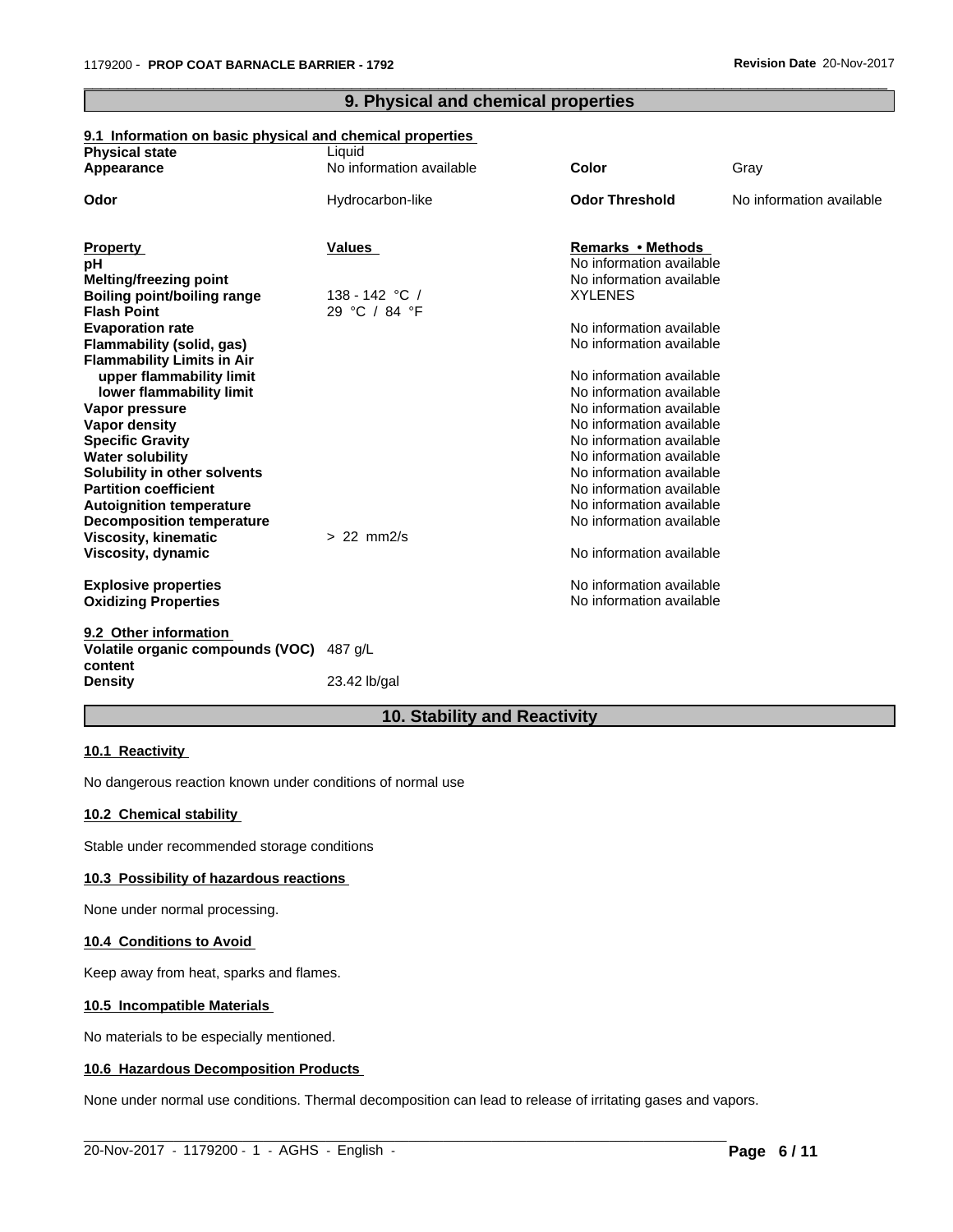# **11. Toxicological information**

 $\overline{\phantom{a}}$  ,  $\overline{\phantom{a}}$  ,  $\overline{\phantom{a}}$  ,  $\overline{\phantom{a}}$  ,  $\overline{\phantom{a}}$  ,  $\overline{\phantom{a}}$  ,  $\overline{\phantom{a}}$  ,  $\overline{\phantom{a}}$  ,  $\overline{\phantom{a}}$  ,  $\overline{\phantom{a}}$  ,  $\overline{\phantom{a}}$  ,  $\overline{\phantom{a}}$  ,  $\overline{\phantom{a}}$  ,  $\overline{\phantom{a}}$  ,  $\overline{\phantom{a}}$  ,  $\overline{\phantom{a}}$ 

# **11.1 Acute toxicity**

# **Numerical measures of toxicity: Product Information**

# **The following values are calculated based on chapter 3.1 of the GHS document**

| Unknown Acute Toxicity | $\epsilon$ 1% of the mixture consists of ingredient(s) of unknown toxicity |
|------------------------|----------------------------------------------------------------------------|
| Oral LD50              | 24,739.00 mg/kg                                                            |
| <b>Dermal LD50</b>     | 11,461.00 mg/kg                                                            |
| LC50 (Dust/Mist)       | 253.00 mg/l                                                                |
| LC50 (Vapor)           | 102.00 mg/l                                                                |

# **Numerical measures of toxicity: Component Information**

| <b>Chemical Name</b>                | LD50 Oral            | <b>LD50 Dermal</b>       | <b>LC50 Inhalation</b>              |
|-------------------------------------|----------------------|--------------------------|-------------------------------------|
| Xylene<br>1330-20-7                 | 3500 mg/kg (Rat)     | 1100 mg/kg (Rabbit)      | 6700 ppm (Rat) 4 h                  |
| Heavy aromatic naptha<br>64742-94-5 | $>$ 5000 mg/kg (Rat) | $> 2$ mL/kg (Rabbit)     | $>$ 590 mg/m <sup>3</sup> (Rat) 4 h |
| ALIPHATIC NAPHTHA<br>64742-89-8     |                      | $=$ 3000 mg/kg (Rabbit)  | -                                   |
| Zinc oxide<br>1314-13-2             | 5000 mg/kg (Rat)     |                          | $\,$                                |
| Ethylbenzene<br>100-41-4            | 3500 mg/kg (Rat)     | $= 15400$ mg/kg (Rabbit) | $= 17.2$ mg/L (Rat) 4 h             |
| Naphthalene<br>$91 - 20 - 3$        | 1110 mg/kg (Rat)     | $= 1120$ mg/kg (Rabbit)  | $>$ 340 mg/m <sup>3</sup> (Rat) 1 h |

# **11.2 Information on toxicologicaleffects**

# **Skin corrosion/irritation**

Product Information • No information available Component Information

• No information available

# **Serious eye damage/eye irritation**

Product Information • No information available Component Information • No information available

# **Respiratory or skin sensitization**

Product Information • No information available Component Information • No information available

# **Germ cell mutagenicity**

Product Information • No information available Component Information • No information available

#### **Carcinogenicity**

Product Information

• The table below indicates whether each agency has listed any ingredient as a carcinogen Component Information

 $\_$  ,  $\_$  ,  $\_$  ,  $\_$  ,  $\_$  ,  $\_$  ,  $\_$  ,  $\_$  ,  $\_$  ,  $\_$  ,  $\_$  ,  $\_$  ,  $\_$  ,  $\_$  ,  $\_$  ,  $\_$  ,  $\_$  ,  $\_$  ,  $\_$  ,  $\_$  ,  $\_$  ,  $\_$  ,  $\_$  ,  $\_$  ,  $\_$  ,  $\_$  ,  $\_$  ,  $\_$  ,  $\_$  ,  $\_$  ,  $\_$  ,  $\_$  ,  $\_$  ,  $\_$  ,  $\_$  ,  $\_$  ,  $\_$  ,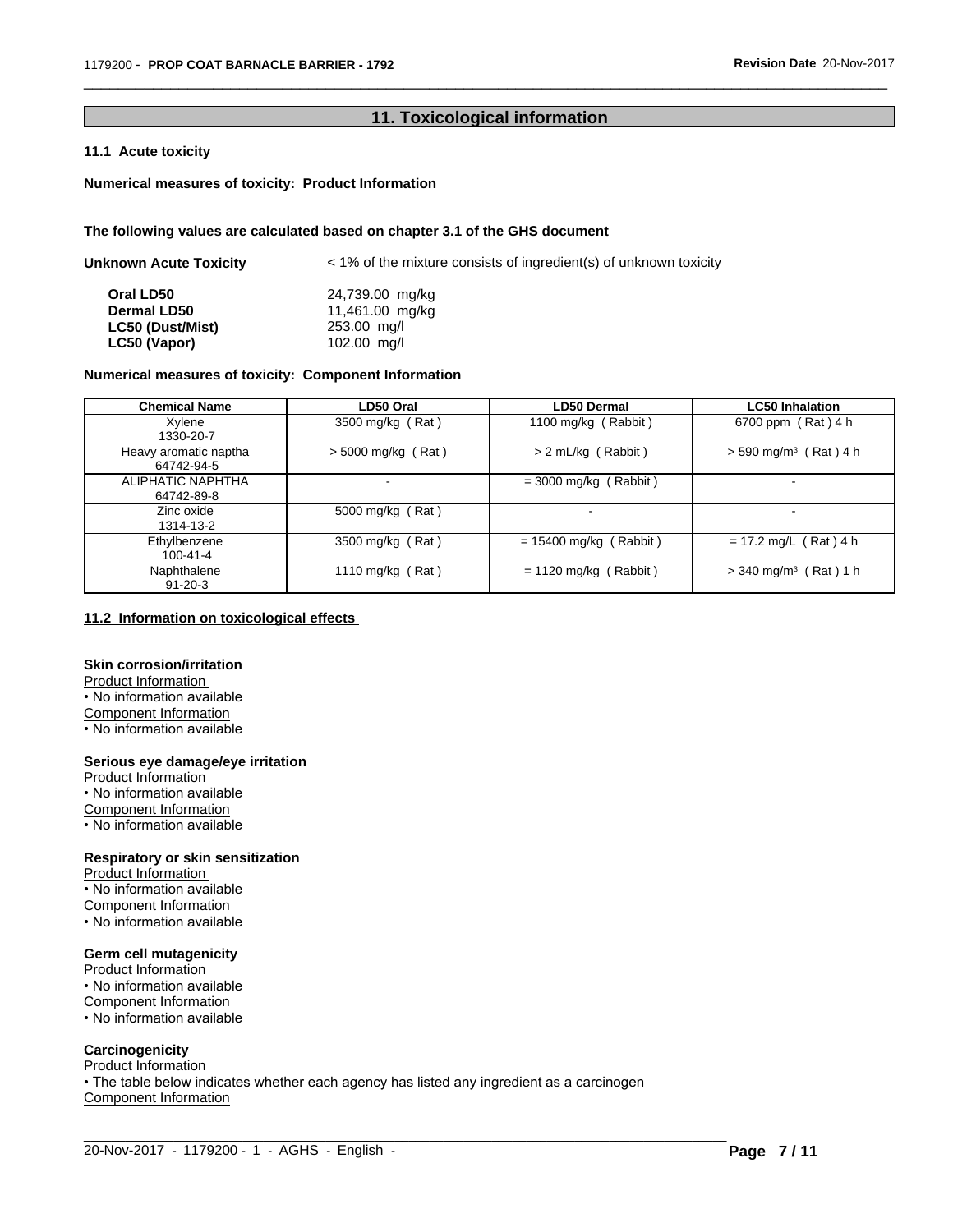# • Contains a known or suspected carcinogen

| <b>Chemical Name</b> | <b>ACGIH</b> | <b>IARC</b> | <b>NTP</b>             | <b>OSHA</b> |
|----------------------|--------------|-------------|------------------------|-------------|
| Xylene               |              | Group 3     |                        |             |
| 1330-20-7            |              |             |                        |             |
| Ethylbenzene         |              | Group 2B    |                        |             |
| 100-41-4             |              |             |                        |             |
| Naphthalene          |              | Group 2B    | Reasonably Anticipated |             |
| $91 - 20 - 3$        |              |             |                        |             |

 $\overline{\phantom{a}}$  ,  $\overline{\phantom{a}}$  ,  $\overline{\phantom{a}}$  ,  $\overline{\phantom{a}}$  ,  $\overline{\phantom{a}}$  ,  $\overline{\phantom{a}}$  ,  $\overline{\phantom{a}}$  ,  $\overline{\phantom{a}}$  ,  $\overline{\phantom{a}}$  ,  $\overline{\phantom{a}}$  ,  $\overline{\phantom{a}}$  ,  $\overline{\phantom{a}}$  ,  $\overline{\phantom{a}}$  ,  $\overline{\phantom{a}}$  ,  $\overline{\phantom{a}}$  ,  $\overline{\phantom{a}}$ 

# **Reproductive toxicity**

Product Information

• No information available

Component Information

• No information available

# **STOT - single exposure**

No information available

# **STOT - repeated exposure**

• No information available

# **Other adverse effects**

Product Information • No information available Component Information • No information available

# **Aspiration hazard**

Product Information

• No information available

Component Information

 $\overline{\cdot}$  No information available

# **12. Ecological information**

# **12.1 Toxicity**

**Ecotoxicity No information available** 

1.43299 % of the mixture consists of components(s) of unknown hazards to the aquatic environment

#### **Ecotoxicity effects**

| <b>Chemical Name</b> | <b>Toxicity to algae</b> | <b>Toxicity to fish</b>             | Toxicity to daphnia and other<br>aquatic invertebrates                |  |
|----------------------|--------------------------|-------------------------------------|-----------------------------------------------------------------------|--|
|                      |                          |                                     | EC50: 48 h water flea 3.82 mg/L                                       |  |
| Xylene               |                          | LC50: 96 h Pimephales promelas      |                                                                       |  |
| 1330-20-7            |                          |                                     | 13.4 mg/L flow-through LC50: 96 h   LC50: 48 h Gammarus lacustris 0.6 |  |
|                      |                          | Oncorhynchus mykiss 2.661 - 4.093   | mg/L                                                                  |  |
|                      |                          | mg/L static LC50: 96 h              |                                                                       |  |
|                      |                          | Oncorhynchus mykiss 13.5 - 17.3     |                                                                       |  |
|                      |                          | mg/L LC50: 96 h Lepomis             |                                                                       |  |
|                      |                          | macrochirus 13.1 - 16.5 mg/L        |                                                                       |  |
|                      |                          | flow-through LC50: 96 h Lepomis     |                                                                       |  |
|                      |                          | macrochirus 19 mg/L LC50: 96 h      |                                                                       |  |
|                      |                          | Lepomis macrochirus 7.711 - 9.591   |                                                                       |  |
|                      |                          | mg/L static LC50: 96 h Pimephales   |                                                                       |  |
|                      |                          | promelas 23.53 - 29.97 mg/L static  |                                                                       |  |
|                      |                          | LC50: 96 h Cyprinus carpio 780      |                                                                       |  |
|                      |                          | mg/L semi-static LC50: 96 h         |                                                                       |  |
|                      |                          | Cyprinus carpio 780 mg/L LC50: 96   |                                                                       |  |
|                      |                          | h Poecilia reticulata 30.26 - 40.75 |                                                                       |  |
|                      |                          | mg/L static                         |                                                                       |  |

 $\_$  ,  $\_$  ,  $\_$  ,  $\_$  ,  $\_$  ,  $\_$  ,  $\_$  ,  $\_$  ,  $\_$  ,  $\_$  ,  $\_$  ,  $\_$  ,  $\_$  ,  $\_$  ,  $\_$  ,  $\_$  ,  $\_$  ,  $\_$  ,  $\_$  ,  $\_$  ,  $\_$  ,  $\_$  ,  $\_$  ,  $\_$  ,  $\_$  ,  $\_$  ,  $\_$  ,  $\_$  ,  $\_$  ,  $\_$  ,  $\_$  ,  $\_$  ,  $\_$  ,  $\_$  ,  $\_$  ,  $\_$  ,  $\_$  ,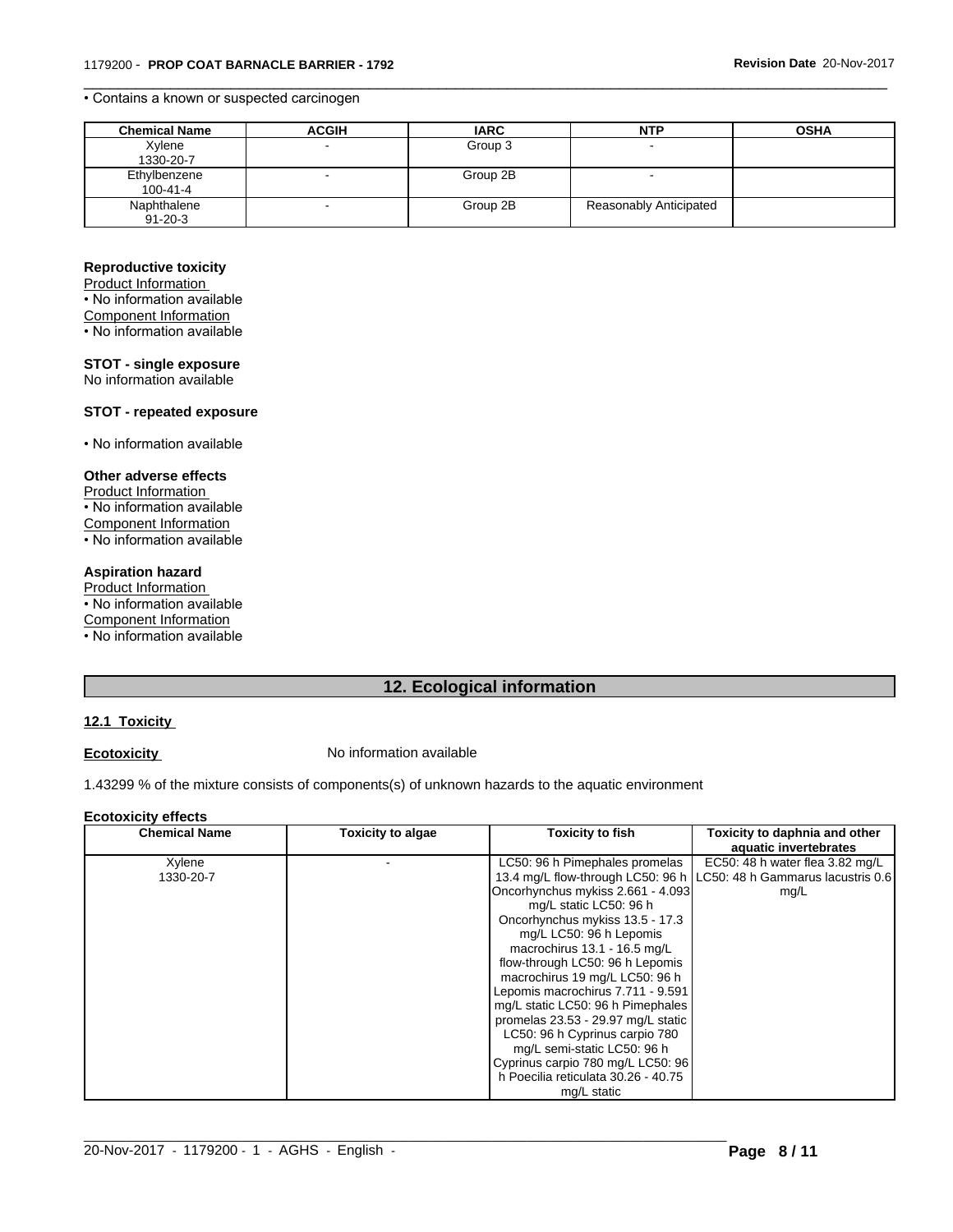| Heavy aromatic naptha<br>64742-94-5    |                                                                                                                                                                                                                                                                 | LC50: 96 h Pimephales promelas<br>19 mg/L static LC50: 96 h<br>Oncorhynchus mykiss 2.34 mg/L<br>LC50: 96 h Lepomis macrochirus<br>1740 mg/L static LC50: 96 h<br>Pimephales promelas 45 mg/L<br>flow-through LC50: 96 h<br>Pimephales promelas 41 mg/L                                                                                              | EC50: 48 h Daphnia magna 0.95<br>mq/L                                                                                                                 |
|----------------------------------------|-----------------------------------------------------------------------------------------------------------------------------------------------------------------------------------------------------------------------------------------------------------------|-----------------------------------------------------------------------------------------------------------------------------------------------------------------------------------------------------------------------------------------------------------------------------------------------------------------------------------------------------|-------------------------------------------------------------------------------------------------------------------------------------------------------|
| <b>ALIPHATIC NAPHTHA</b><br>64742-89-8 | EC50: 72 h Pseudokirchneriella<br>subcapitata 4700 mg/L                                                                                                                                                                                                         |                                                                                                                                                                                                                                                                                                                                                     |                                                                                                                                                       |
| Zinc oxide<br>1314-13-2                | LC50: 0.136 mg/l                                                                                                                                                                                                                                                | LC50: 0.169 mg/l                                                                                                                                                                                                                                                                                                                                    |                                                                                                                                                       |
| Ethylbenzene<br>$100 - 41 - 4$         | EC50: 72 h Pseudokirchneriella<br>subcapitata 4.6 mg/L EC50: 96 h<br>Pseudokirchneriella subcapitata 438<br>mg/L EC50: 72 h<br>Pseudokirchneriella subcapitata 2.6<br>- 11.3 mg/L static EC50: 96 h<br>Pseudokirchneriella subcapitata 1.7<br>- 7.6 mg/L static | LC50: 96 h Oncorhynchus mykiss<br>11.0 - 18.0 mg/L static LC50: 96 h<br>Oncorhynchus mykiss 4.2 mg/L<br>semi-static LC50: 96 h Pimephales<br>promelas 7.55 - 11 mg/L<br>flow-through LC50: 96 h Lepomis<br>macrochirus 32 mg/L static LC50:<br>96 h Pimephales promelas 9.1 -<br>15.6 mg/L static LC50: 96 h Poecilia<br>reticulata 9.6 mg/L static | EC50: 48 h Daphnia magna 1.8 -<br>$2.4 \text{ mg/L}$                                                                                                  |
| Naphthalene<br>$91 - 20 - 3$           |                                                                                                                                                                                                                                                                 | LC50: 96 h Pimephales promelas<br>5.74 - 6.44 mg/L flow-through LC50:<br>96 h Oncorhynchus mykiss 1.6<br>mg/L flow-through LC50: 96 h<br>Oncorhynchus mykiss 0.91 - 2.82<br>mg/L static LC50: 96 h Pimephales<br>promelas 1.99 mg/L static LC50: 96<br>h Lepomis macrochirus 31.0265<br>mg/L static                                                 | LC50: 48 h Daphnia magna 2.16<br>mg/L EC50: 48 h Daphnia magna<br>1.96 mg/L Flow through EC50: 48 h<br>Daphnia magna 1.09 - 3.4 mg/L<br><b>Static</b> |

# **12.2 Persistence and degradability**

No information available.

# **12.3 Bioaccumulative potential**

Discharge into the environment must be avoided

| <b>Chemical Name</b>  | log Pow       |
|-----------------------|---------------|
| Xylene                | $2.77 - 3.15$ |
| 1330-20-7             |               |
| Heavy aromatic naptha | 6.1           |
| 64742-94-5            |               |
| Ethylbenzene          | 3.118         |
| 100-41-4              |               |
| Naphthalene           | 3.3           |
| $91 - 20 - 3$         |               |

#### **12.4 Mobility in soil**

No information available.

# **12.5 Other adverse effects**

No information available

# **13. Disposal Considerations**

# **13.1 Waste treatment methods**

Disposal should be in accordance with applicable regional, national and local laws and regulations.

# **14. Transport Information**

 $\_$  ,  $\_$  ,  $\_$  ,  $\_$  ,  $\_$  ,  $\_$  ,  $\_$  ,  $\_$  ,  $\_$  ,  $\_$  ,  $\_$  ,  $\_$  ,  $\_$  ,  $\_$  ,  $\_$  ,  $\_$  ,  $\_$  ,  $\_$  ,  $\_$  ,  $\_$  ,  $\_$  ,  $\_$  ,  $\_$  ,  $\_$  ,  $\_$  ,  $\_$  ,  $\_$  ,  $\_$  ,  $\_$  ,  $\_$  ,  $\_$  ,  $\_$  ,  $\_$  ,  $\_$  ,  $\_$  ,  $\_$  ,  $\_$  ,

**Note** This product can be shipped as Limited Quantity per the requirements in 49 CFR 172.315.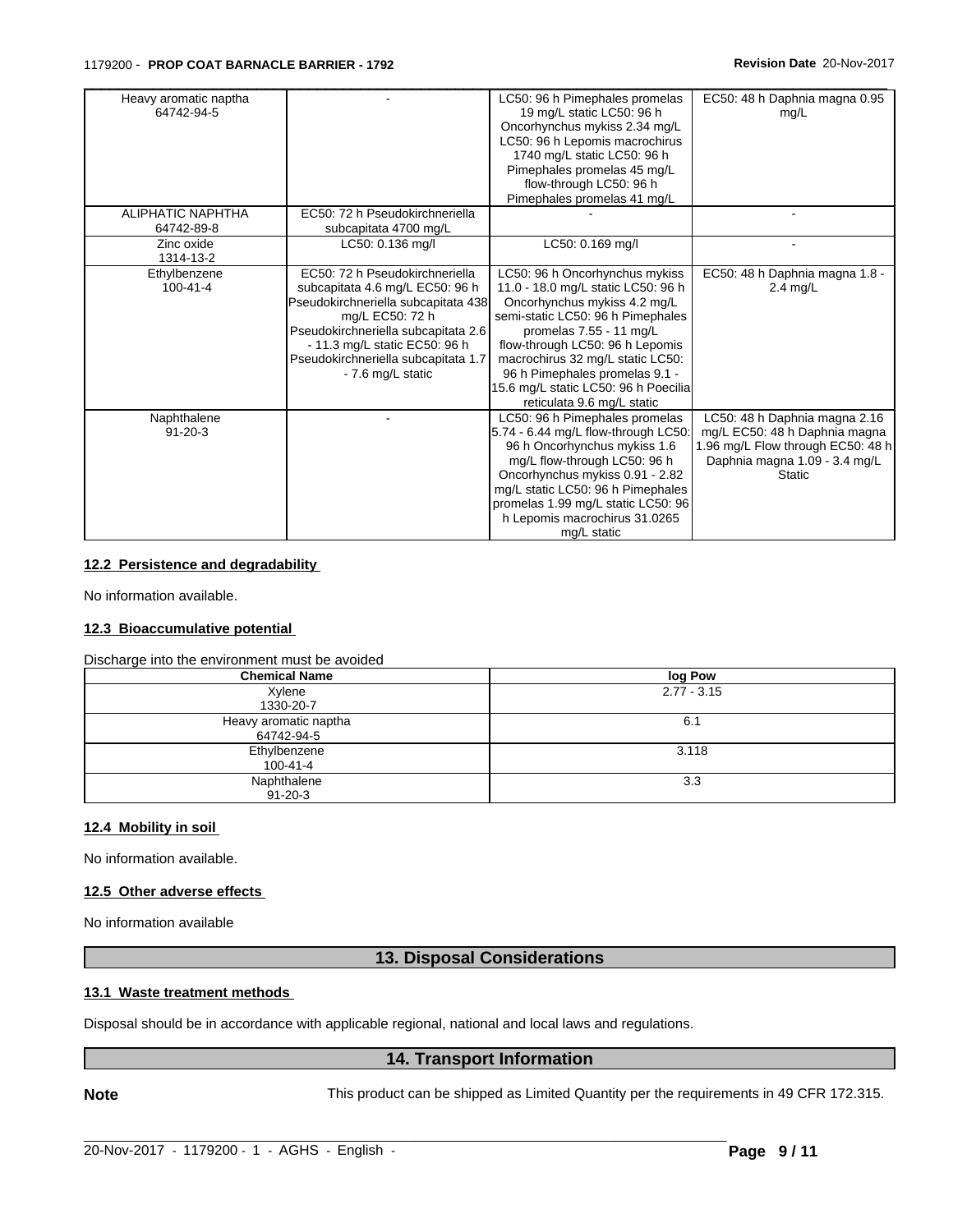|                                     | Quantity limitations apply. This product may be reclassified as Consumer Commodity,<br>ORM-D, when shipped by ground; packaging quantity limitations apply. |
|-------------------------------------|-------------------------------------------------------------------------------------------------------------------------------------------------------------|
| <b>DOT</b>                          | Quarts and gallons ship as limited quantity.                                                                                                                |
| <b>MEX</b>                          | no data available                                                                                                                                           |
| <b>IMDG</b><br>Proper shipping name | UN1263, Paint, 3, III                                                                                                                                       |
| <b>IATA</b><br>Proper shipping name | UN1263, Paint, 3, III                                                                                                                                       |

 $\overline{\phantom{a}}$  ,  $\overline{\phantom{a}}$  ,  $\overline{\phantom{a}}$  ,  $\overline{\phantom{a}}$  ,  $\overline{\phantom{a}}$  ,  $\overline{\phantom{a}}$  ,  $\overline{\phantom{a}}$  ,  $\overline{\phantom{a}}$  ,  $\overline{\phantom{a}}$  ,  $\overline{\phantom{a}}$  ,  $\overline{\phantom{a}}$  ,  $\overline{\phantom{a}}$  ,  $\overline{\phantom{a}}$  ,  $\overline{\phantom{a}}$  ,  $\overline{\phantom{a}}$  ,  $\overline{\phantom{a}}$ 

# **15. Regulatory information**

# **15.1 International Inventories**

 **TSCA** - United States Toxic Substances Control Act Section 8(b) Inventory

 **DSL** - Canadian Domestic Substances List

 **EINECS/ELINCS** - European Inventory of Existing Chemical Substances/European List of Notified Chemical Substances

 **PICCS** - Philippines Inventory of Chemicals and Chemical Substances

 **ENCS** - Japan Existing and New Chemical Substances

 **IECSC** - China Inventory of Existing Chemical Substances

 **KECL** - Korean Existing and Evaluated Chemical Substances

 **PICCS** - Philippines Inventory of Chemicals and Chemical Substances

 **AICS** - Australian Inventory of Chemical Substances

 **NZIoC** - New Zealand Inventory of Chemicals

#### **15.2 U.S. Federal Regulations**

#### **SARA 313**

Section 313 of Title III of the Superfund Amendments and Reauthorization Act of 1986 (SARA). This product contains a chemical or chemicals which are subject to the reporting requirements of the Act and Title 40 of the Code of Federal Regulations, Part 372:

| <b>Chemical Name</b> | SARA 313 - Threshold Values % | Weight-%     |
|----------------------|-------------------------------|--------------|
| Zinc                 | 1.0                           | $70 - 80$    |
| 7440-66-6            |                               |              |
| Xylene               | 1.0                           | $5 - 10$     |
| 1330-20-7            |                               |              |
| Zinc oxide           | 1.0                           | - 5          |
| 1314-13-2            |                               |              |
| Ethylbenzene         | 0.1                           | 1 - 5        |
| 100-41-4             |                               |              |
| Naphthalene          | 0.1                           | $\epsilon$ . |
| $91 - 20 - 3$        |                               |              |

 $\_$  ,  $\_$  ,  $\_$  ,  $\_$  ,  $\_$  ,  $\_$  ,  $\_$  ,  $\_$  ,  $\_$  ,  $\_$  ,  $\_$  ,  $\_$  ,  $\_$  ,  $\_$  ,  $\_$  ,  $\_$  ,  $\_$  ,  $\_$  ,  $\_$  ,  $\_$  ,  $\_$  ,  $\_$  ,  $\_$  ,  $\_$  ,  $\_$  ,  $\_$  ,  $\_$  ,  $\_$  ,  $\_$  ,  $\_$  ,  $\_$  ,  $\_$  ,  $\_$  ,  $\_$  ,  $\_$  ,  $\_$  ,  $\_$  ,

# **15.3 Pesticide Information**

#### Not applicable

# **15.4 U.S. State Regulations**

**California Proposition 65**